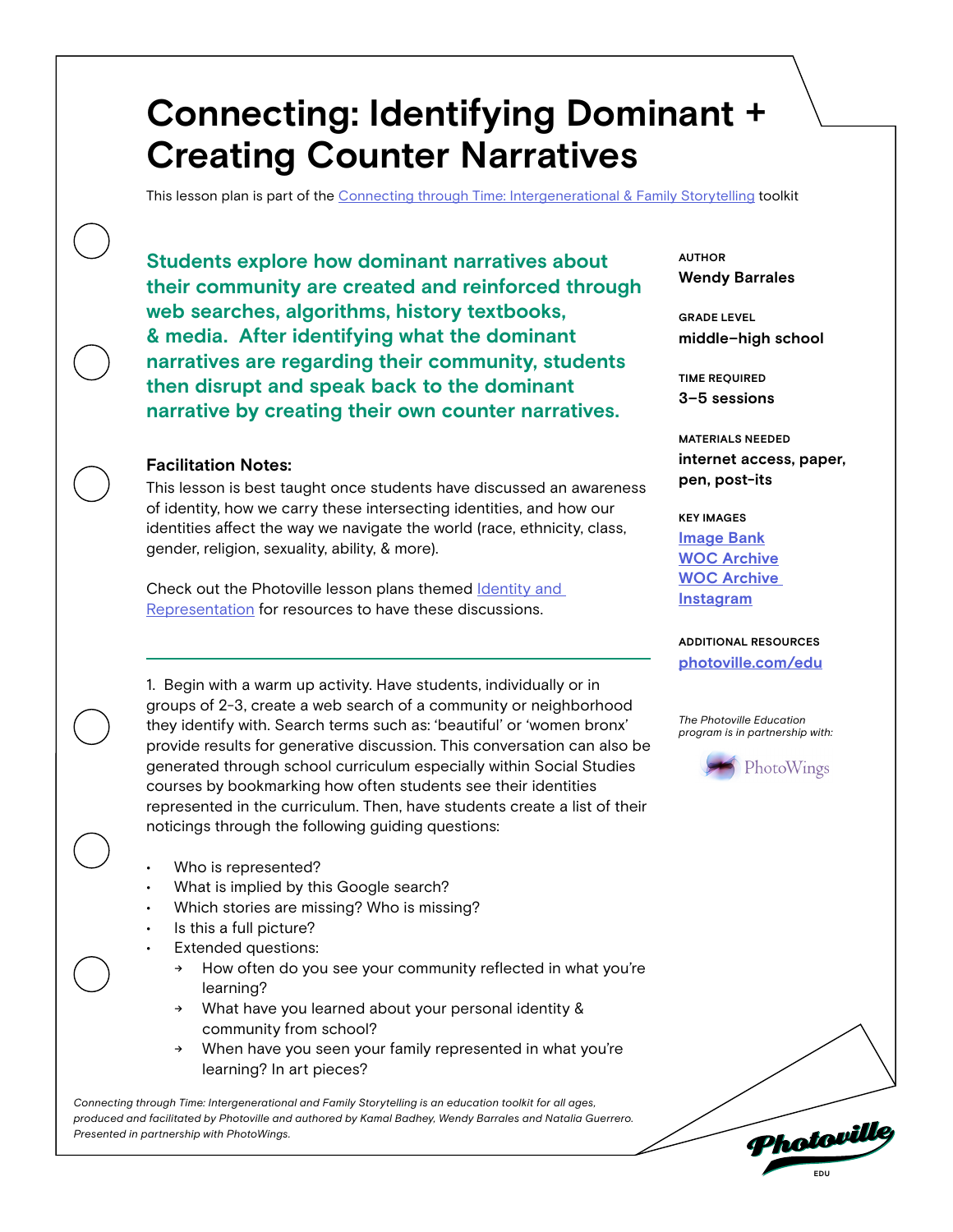This lesson plan is part of the [Connecting through Time: Intergenerational & Family Storytelling](https://photoville.com/projects/connecting-through-time) toolkit

## **Points to Consider:**

• Searching the web is one of the fastest and most common ways that we obtain information so it's important to think critically about who is missing.

• Dominant narratives in algorithms, textbooks, and other forms of media & text are all created by a human, and that human's lived experience affects the way those artifacts are created. Many times, the artifacts are not created from the community represented and we should be critical of the identities people carry and their relationship to how a story, image, or algorithm is created.

2. Another way to begin this conversation is through the work of [Kehinde Wiley](https://www.instagram.com/p/CBdfsQ9B1gD/). First, show a more traditional painting by Google searching '[Napoleon Bonaparte painting.](https://www.google.com/search?q=napoleon+bonaparte+painting&tbm=isch&ved=2ahUKEwjgwb7tjPXqAhVdwCkDHT2RBc8Q2-cCegQIABAA&oq=napoleon+bonaparte+painting&gs_lcp=CgNpbWcQAzICCAAyAggAMgIIADIGCAAQBxAeMgYIABAHEB4yBggAEAcQHjIGCAAQBxAeMgYIABAHEB4yBAgAEB4yBggAEAUQHjoICAAQBxAFEB5Q68EDWKbMA2CnzgNoAXAAeACAAWuIAfAFkgEEMTAuMZgBAKABAaoBC2d3cy13aXotaW1nwAEB&sclient=img&ei=mc0iX6CRD92Ap8kPvaKW-Aw&bih=679&biw=1095)'\* Then, ask students to write a story about this image, or journal about the following questions:

- What is this painting telling us?
- What identities are showing up?
- How are these identities being represented?
- What words (adjectives) would you use to describe this image?

Debrief through a partner share or in a small group. After students share their initial thoughts, show Kehinde Wiley's [Rumors of War](https://kehindewiley.com/works/rumors-of-war/) as a reimagined counter narrative. Take note of the images 'Officer of the Hussars' and 'Napoleon Leading the Army over the Alps'.

Now, answer the same questions (above) for Kehinde Wiley's counter-narrative piece.

3. **Define** dominant narrative & counter narrative: **Dominant narrative** can be used to describe the lens in which history is told by the perspective of the **dominant** culture. This term has been described as an "invisible hand" that guides reality and perceived reality. They also continue to reproduce inequalities in that they do not tell the full story and have historically been rooted in the experiences of cis-heterosexual white men. A counter narrative speaks back to the dominant narrative and nuances the story  $-$  fills the gaps.

*Connecting through Time: Intergenerational and Family Storytelling is an education toolkit for all ages, produced and facilitated by Photoville and authored by Kamal Badhey, Wendy Barrales and Natalia Guerrero. Presented in partnership with PhotoWings.* 

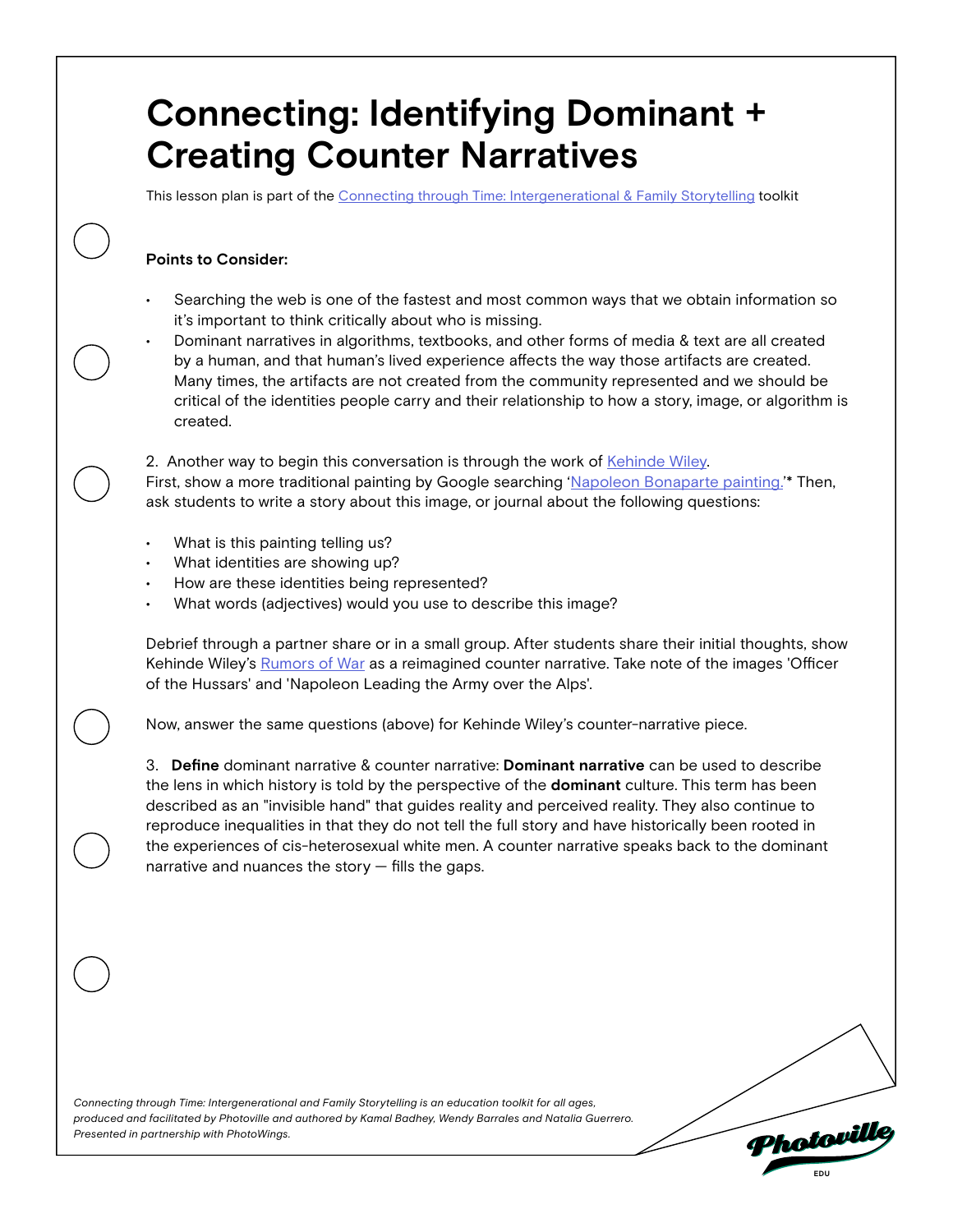This lesson plan is part of the [Connecting through Time: Intergenerational & Family Storytelling](https://photoville.com/projects/connecting-through-time) toolkit

4. Create a T-chart on a large piece of paper or on the board, labeled **dominant narrative** (or Napoleon Google search) on the left and **counter narrative** (or Kehinde Wiley) on the right. Students will list respond to the following questions about each image. They will write their answers on post-its and place them in respective categories, **dominant narrative** and/or **counter narrative.**

- Who is represented?
- What is implied by this visual representation and comparison?
- Which stories are missing? Who is missing?
- Is this a full representation of your community? Is this a full picture of who you are?

In a whole group discussion, ask students to take note of what they notice listed in each column.

5. **Discuss** what a counter narrative would look like. Using the example above, how would we speak back to classic art? Who is not included in the types of pieces? Using the 'women bronx' example, who is not included in this google search? Who lives in this neighborhood? What are our lived experiences and how can we make these experiences more visible? Which parts of our experiences do we want to highlight? Showing Kehinde Wiley's piece as an example of a counter narrative, what would yours look like?

6. As individuals or as a group, students will **explore** their own dominant and counter narratives. Create a T chart and label each side *dominant narratives* and *counter narratives*. What are some dominant narratives that are perceived about a specific identity, community, neighborhood, of which you feel connected to? List them on the left side of the column. Now that you've brainstormed dominant narratives, add to the counter narrative column: how do you want to speak back to those dominant narratives? How do you want to nuance this story?

**Facilitators Note:** It's best to choose narratives you identify with because of the sensitive nature of retelling stories and the importance of being the authors of our own stories. Many times, dominant narratives can be associated with stereotypes but not always.

*Connecting through Time: Intergenerational and Family Storytelling is an education toolkit for all ages, produced and facilitated by Photoville and authored by Kamal Badhey, Wendy Barrales and Natalia Guerrero. Presented in partnership with PhotoWings.*